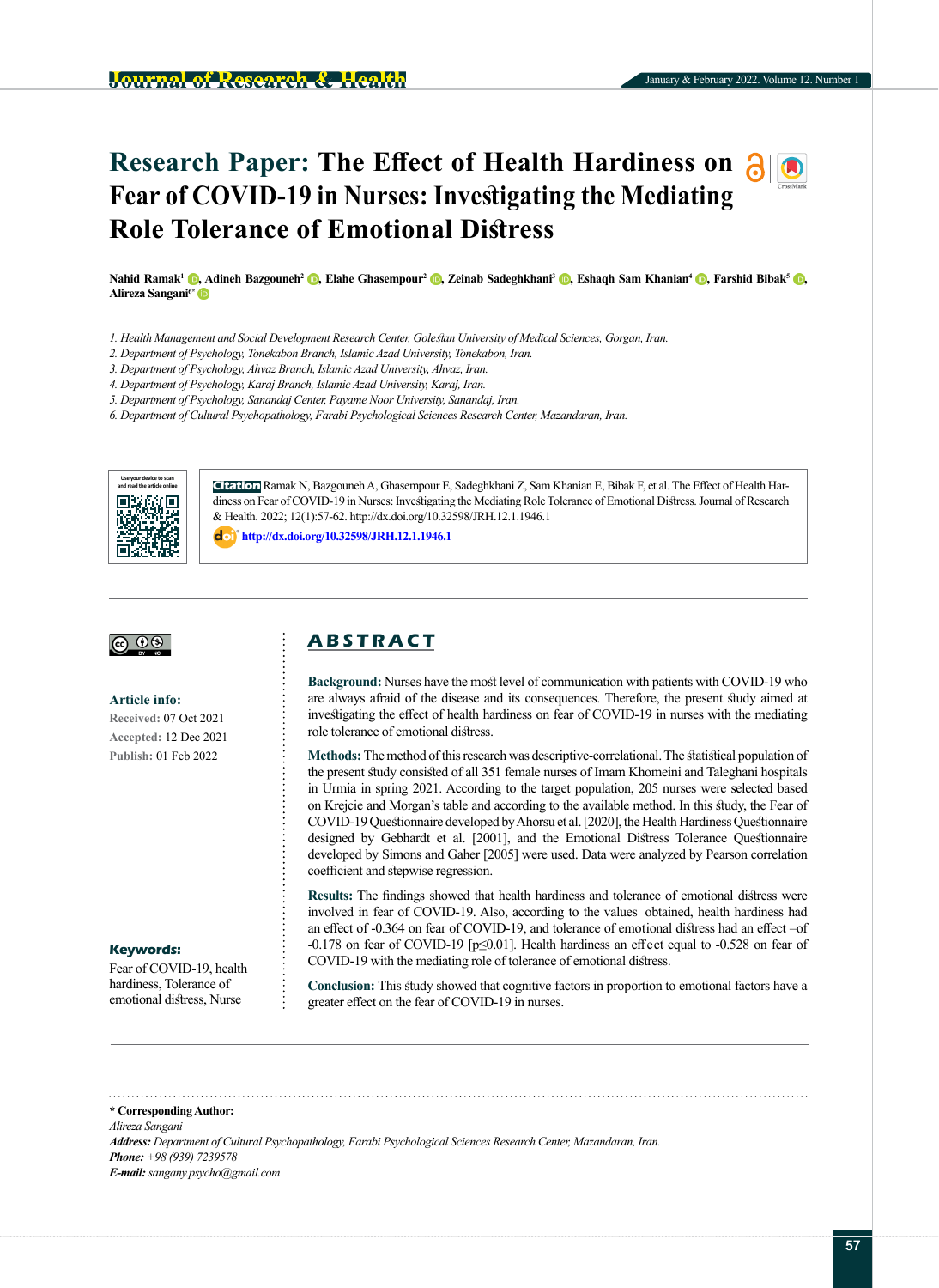# **1. Introduction**

oronavirus disease 2019 (COVID-19), after its onset in December 2019, had symptoms, including fever, cough, and difficulty breathing from mild to severe [\[1\].](#page-4-0) The disease affects many areas of the affected person's life due to the injuries, and even **C**

interpersonal communication in the family environment is overshadowed  $[2]$ . The psychological stress caused by this disease affects the health of medical staff, including nurses who are the first individuals communicating with these patients  $\lceil 3 \rceil$ . In addition to creating constant fear and anxiety for nurses, it affects family relationships and even quality of life  $[4, 5]$  $[4, 5]$ . Fear is an instinctive and unpleasant emotion that is activated in situations where people feel threatened [\[6\]](#page-5-1). Fear has different symptoms, including heart palpitations, redness, severe sweating and causes a lot of anxiety for people [\[7\]](#page-5-2). Fear of COVID-19 in nurses in addition to causing harm to the individual can affect their work performance  $\lceil 8 \rceil$  because it reduces their motivation and cognitive ability; for example, hardiness and resilience can affect this level of excitement [\[9\]](#page-5-4). Health hardiness creates an inner attitude that affects people's coping strategies in different situations [\[10\]](#page-5-5). Health hardness refers to the extent, to which individuals emphasize a commitment to health-oriented practices, perceive their health as controllable, and consider health stressors as an opportunity for personal growth  $[11]$ .

Health-related hardiness is a personality trait that makes people adapt to serious and chronic health problems with the components of control, struggle, and commitment [\[12\]](#page-5-7). Therefore, people who have more health hardiness will experience more stress tolerance [\[13\]](#page-5-5). Nursing distress tolerance in nurses includes their capacity to tolerate unpleasant experiences and internal states, such as fear, despair, and physical discomfort [\[14\]](#page-5-8). Emotional distress tolerance refers to the ability of nurses to tolerate negative emotions and emotional distress tolerance is an important function of emotional factors related to stressful conditions  $[15]$ ; thus, increasing negative emotions is an important factor in reducing tolerance [\[16\]](#page-5-9). Tolerance of emotional distress in most cases is the desire to do something that relieves the experience of stress and these conditions can be reflected as nurses' poor work performance  $[17]$ . In this regard, Kassim et al.  $[18]$ showed that there is a relationship between psychological traumas and reduced cognitive impairments, such as hardiness in the degree of fear of corneal disease. Pera et al. [\[19\] f](#page-5-12)ound that cognitive-emotional factors, such as emotional tolerance have a significant effect on anxiety and fear of COVID-19. In general, the rapid spread of fear of COVID-19 in the world put severe physical and psychological pressure on the medical staff of hospitals involved in the care of patients with fear of COVID-19 to the extent that the risk of developing the disorder increased in this group [\[20\]](#page-5-13). Meanwhile, nurses' health and mental health are endangered due to the high workload and special working conditions with this disease [\[21\]](#page-5-14). On the other hand, the lack of research in the country in the form of a model that carefully examines these cognitive and emotional factors in the fear of COVID-19 adds to the need for this research.

In order to gain a proper understanding of the effects of cognitive and emotional factors on the level of fear of COVID-19 in nurses, the aim of this study was to investigate the effect of health hardiness on fear of CO-VID-19 in nurses with the mediating role tolerance of emotional distress.

## **2. Methods**

The present study was applied descriptive-correlational research. The statistical population of the present study consisted of all 351 female nurses of Imam Khomeini and Taleghani hospitals in Urmia in spring 2021. The sample size, according to the population size and based on the following equation and the values obtained from the previous study [\[18\]](#page-5-11) and considering  $\Sigma$ =15.31, d2=6.552,  $\alpha$ =1.96, and power=0.90, was equal to 205 people selected by simple random sampling.

According to the target population, 211 patients were selected based on Krejcie and Morgan's table and according to the available method. Inclusion criteria were as follow: nurses working in Imam Khomeini and Taleghani hospitals in Urmia, being married, and the consent to participate in the study. Exclusion criteriawere as follow: incomplete completion of questionnaires, doubts about having any of the inclusion criteria during the research, and dissatisfaction of the individual in any of the stages of the research.

In this study, the Fear of COVID-19 Questionnaire developed by Ahorsu et al. (2020), the Health Hardiness Questionnaire developed by Gibhardt et al. (2001), and the Emotional Distress Tolerance Questionnaire designed by Simmons and Gaher (2005) were used. The Fear of COVID-19 Questionnaire was developed by Ahurso et al. in Iran in 2020 with seven questions [\[22\].](#page-5-15) The answers are based on a five-point Likert, from strongly disagree (1) to strongly agree (5). The total score is from 7 to 35. A higher score indicates greater fear of the COVID-19. This scale has shown good psy-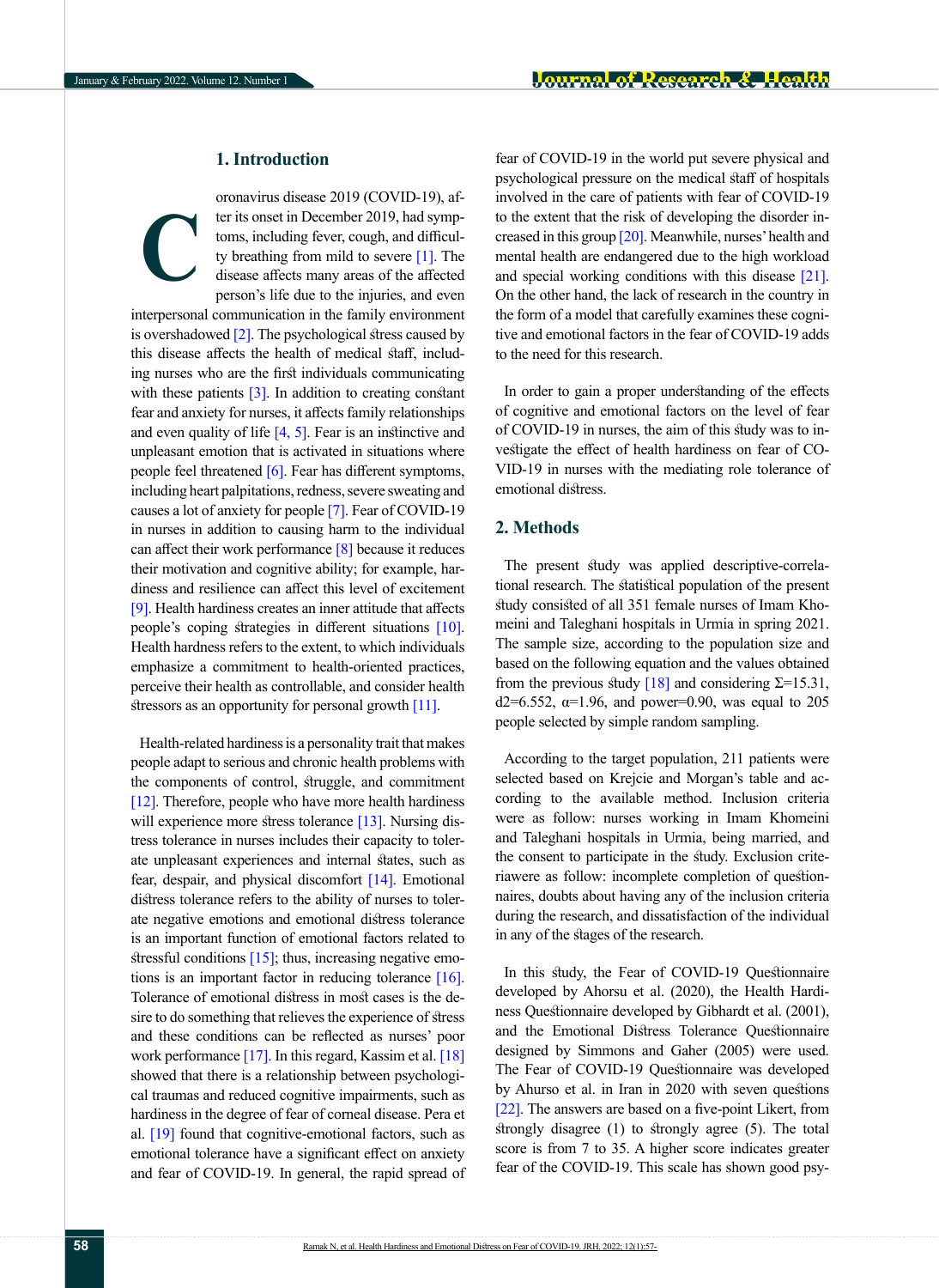| <b>Variables</b> | <b>Subsets</b>          | Frequency | <b>Frequency percentage</b> |
|------------------|-------------------------|-----------|-----------------------------|
| Age              | 25 to 35 years          | 124       | 58.76                       |
|                  | 36 to 50 years          | 87        | 41.23                       |
| Education        | Undergraduate Education | 152       | 72.03                       |
|                  | <b>Masters</b>          | 59        | 27.96                       |
|                  |                         |           | <u>MD TA</u>                |

**Table 1.** Demographic information of the samples

<span id="page-2-0"></span>**Table 2.** Descriptive indices and correlation between health hardiness and tolerance of emotional distress with fear of COVID-19

| <b>Variables</b>                | Mean  | <b>Standard deviation</b> |         |              | 3          |
|---------------------------------|-------|---------------------------|---------|--------------|------------|
| <b>Health hardiness</b>         | 60.54 | 7.56                      |         |              |            |
| Tolerance of emotional distress | 33.82 | 4.25                      | $**48$  |              |            |
| Fear of COVID-19                | 21.7  | 3.81                      | $**34.$ | $*$ $*$ 26.- |            |
| ** significant at $0.01$ .      |       |                           |         |              | <u>URH</u> |

chometric properties. The construct and content validity was confirmed by the designer and the reliability was 0.82 by Cronbach's alpha method. In the present study, the reliability using Cronbach's alpha method was 0.76. The Health Hardiness Questionnaire was developed by Gibhardt et al. in 2001 with 24 questions [\[23\].](#page-5-16) The answers are based on a five-point Likert from strongly disagree (1) to strongly agree (5). The score range is 24 to 100, and a higher score indicates more rigidity. The construct and content validity was confirmed by the designer and the total reliability was 0.78 using Cronbach's alpha method. Torshabi and Bahrami [\[24\]](#page-5-17) confirmed the validity of structure and content and its reliability was calculated by Cronbach's alpha method (0.68). Cronbach's alpha in the present study was 0.71. The Simmons and Gahr Emotional Distress Questionnaire was designed in 2005 with 15 questions [\[25\]](#page-5-18). Subjects respond to each statement on a 5-point Likert scale from strongly agree [\[5\]](#page-5-0) to strongly disagree [\[1\]](#page-4-0). High scores in this questionnaire indicate a higher level of emotional distress tolerance in individuals. The construct and content validity was confirmed by the designer and the reliability was obtained between 0.72 and 0.82 using Cronbach's alpha method. Azizi et al. [\[26\]](#page-5-19) confirmed the validity of the scale and its reliability was obtained by Cronbach's alpha method (0.80). In the present study, its reliability was obtained 0.74 using Cronbach's alpha method.

Statistical calculations: The collected data were analyzed using path analysis and SPSS software, v. 18 and Amos v. 23 (SPSS 18, Amos 23, USA, California, and Stanford University).

## **3. Results**

According to demographic information, 124 people were in the age range of 25 to 35 years and 87 people were in the age range of 36 to 50 years. Also, 152 people had a bachelor's degree and 59 people had a master's degree. In data analysis, the normality of the data was first confirmed

| Test                     | <b>Explanations</b>    | <b>Acceptable Amounts</b> | <b>Achieved Amount</b>   |
|--------------------------|------------------------|---------------------------|--------------------------|
| $\overline{\phantom{a}}$ | Relative Chi-square    | >3                        | 2.266                    |
| <b>RMSEA</b>             | Root Mean Square Error | >0.1                      | 0.031                    |
| GFI                      | Goodness of fit index  | < 0.9                     | 0.998                    |
| <b>NFI</b>               | Normed Fit Index       | < 0.9                     | 0.990                    |
| <b>CFI</b>               | Comparative fit index  | < 0.9                     | 0.995                    |
| DF                       | 128                    | $\overline{\phantom{a}}$  | $\overline{\phantom{0}}$ |

<span id="page-2-1"></span>**Table 3.** Fit indices derived from data analysis and variables

IRH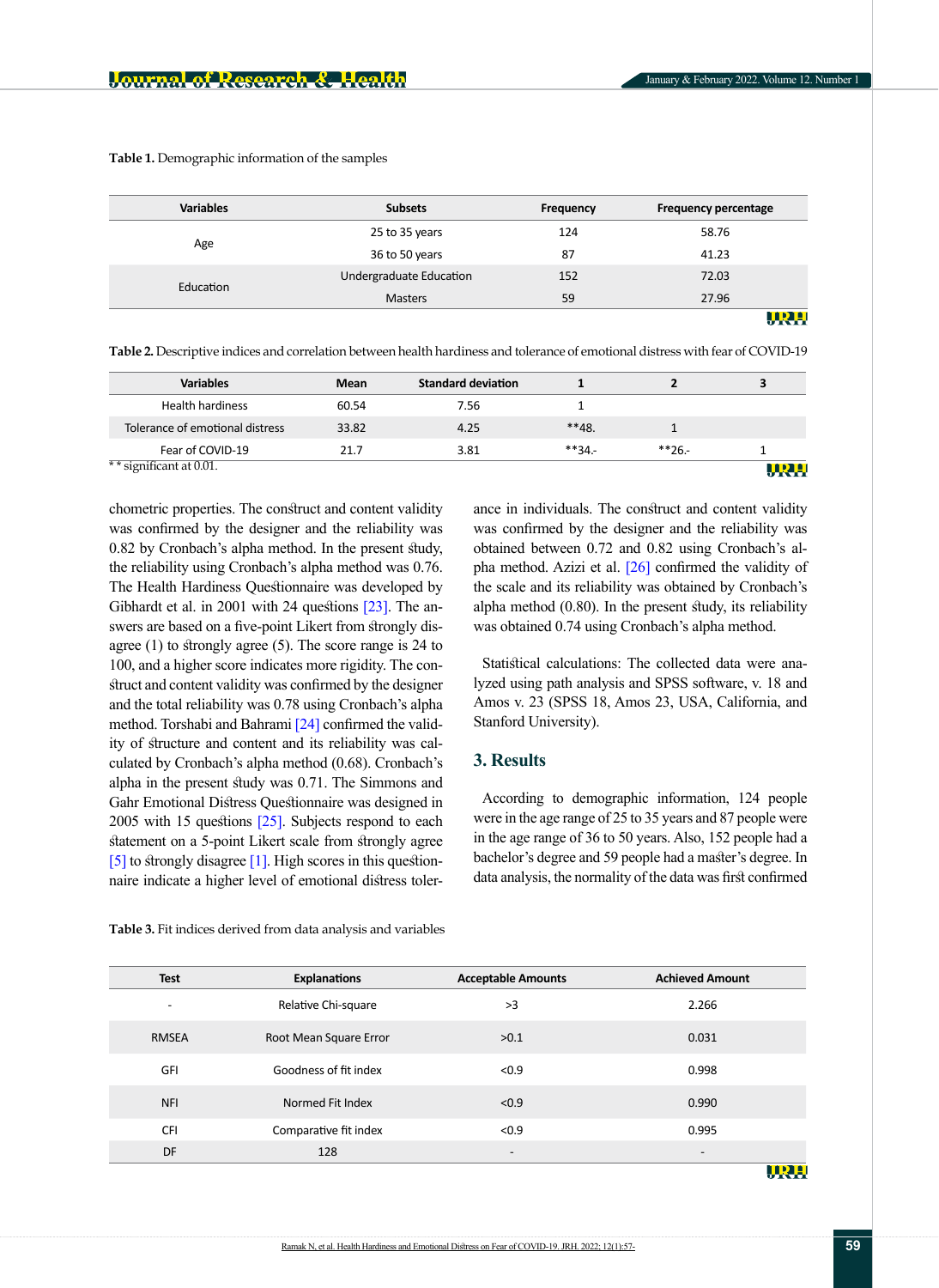**Table 4.** Direct model estimation by maximum likelihood [ML3] method

| <b>Variables</b>                                    | p        |          | $R^2$ |          | Sig.        |
|-----------------------------------------------------|----------|----------|-------|----------|-------------|
| Health hardiness on fear of COVID-19                | $-0.364$ | $-0.230$ | 0.075 | 3.786-   | 0.01        |
| Tolerance of emotional distress on fear of COVID-19 | $-0.296$ | $-0.178$ | 0.045 | $-3.346$ | 0.01        |
|                                                     |          |          |       |          | <b>HDIE</b> |

<span id="page-3-0"></span>**Table 5.** Direct estimation of the model by Bootstrap method

| <b>Variable</b>                                                                                    | Value    |          | Lower limit Upper limit | Significance |
|----------------------------------------------------------------------------------------------------|----------|----------|-------------------------|--------------|
| Health hardiness on fear of COVID-19 with the mediating role of<br>tolerance of emotional distress | $-0.528$ | $-0.662$ | $-0.351$                | 0.01         |
|                                                                                                    |          |          |                         |              |

by examining statistical assumptions using elongation and skewness as well as the Kolmogorov-Smirnov test.

The results in [Table 2](#page-2-0) show the descriptive indicators of the variables of health hardiness, tolerance of emotional distress, and fear of COVID-19. It also shows a significant correlation between health hardiness and tolerance of emotional distress with fear of COVID-19 and specifically a significant negative correlation between health hardiness (-0.34) and tolerance of emotional distress (-0.26) with the fear of COVID-19. In the regression study, the linear defaults of the variables were confirmed and the necessary conditions were provided for the study of the regression model.

According to [Table 3,](#page-2-1) the value of RMSEA is equal to 0.031; thus, it is less than 0.1 indicating that the mean square of the model errors is appropriate and the model is acceptable. In addition, the Chi-square value divided by the degree of freedom (2.266) is between 1 and 3, and the values of GFI, CFI, and NFI indices are approximately equal to and greater than 0.9, indicating that the measurement model of the research variables is an appropriate model.

According to [Table 4,](#page-3-0) health hardiness and tolerance of emotional distress have a significant direct effect on fear of COVID-19. Specifically, health hardiness has an effect of -0.364 on fear of COVID-19, and tolerance of emotional distress has an effect of -0.178 on fear of COVID-19.

As in [Table 5,](#page-3-0) the two indirect paths considered were significant and confirmed by the bootstrap method at the level of 0.01 according to the obtained values. Thus, health hardiness had an effect equal to -0.528 on fear of COVID-19 with the mediating role of Tolerance of emotional distress.

# **4. Discussion**

The aim of this study was to investigate the effect of health hardiness on fear of COVID-19 in nurses with the mediating role tolerance of emotional distress. Also, tolerance of emotional distress had a role in the correlation between health hardiness and fear of COVID-19. These results are consistent with the findings of Kassim et al.  $[18]$  and Pera et al.  $[19]$  in the relationship between these variables in terms of the role of health hardiness and emotional distress tolerance in fear of COVID-19. Due to the similarity in the results, we can point out the common points of cognitive and emotional symptoms



Figure 1. Final tested model along with standardized prediction statistics

URH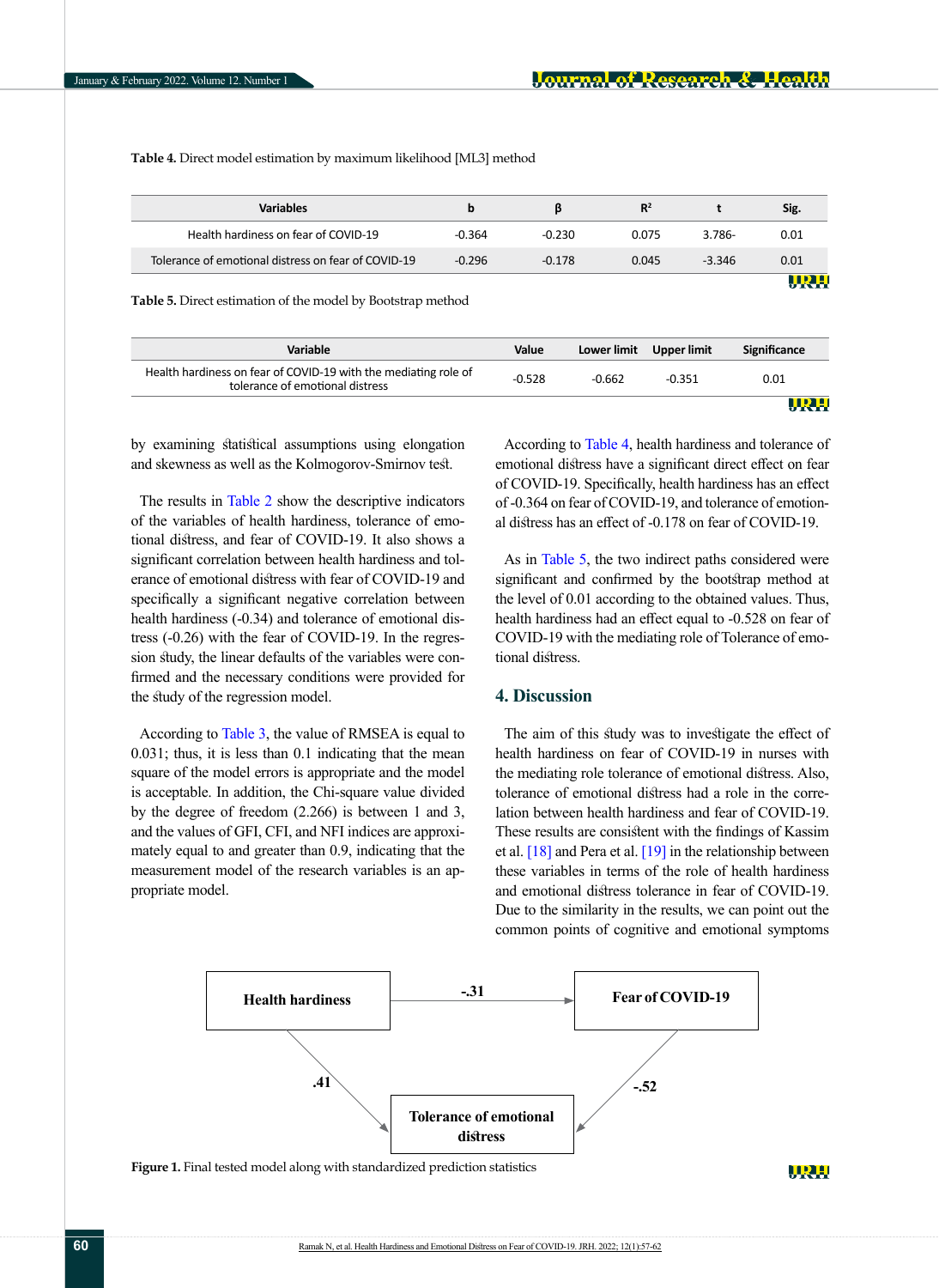in developing the disease. According to the theoretical foundations of cognition, fear as a negative emotion has the same common symptoms in individuals. There are differences in the ratio of the present research in the tools used and the temporal and spatial situation, but according to the logic of cognitive and emotional foundations in the studied variables, the obtained alignment can be confirmed. In general, in explaining these results, it can be stated that health hardiness improves the behavioral management, motivation, and commitment of nurses in performing their duties [\[27\]](#page-5-20). According to their work motivation, nurses follow the basic principles based on maintaining their health [\[28\]](#page-5-21). Taken together, these factors lead to effective coping strategies to improve emotional performance in nurses' fear of COVID-19.

The act of enduring emotional distress also works by increasing the number of people, understanding the situation, and positive problem-solving strategies in fear and anxiety [29]. Some of the practices indicated that [30] these conditions will improve their job performance and self-care behaviors. Health hardiness compared to the tolerance of emotional distress according to the predictive factor has a greater effect on the fear of COVID-19. This study showed that cognitive factors in proportion to emotional factors have a greater effect on fear of COVID-19 in nurses. It is suggested that in order to improve job performance and fear of COVID-19 in nurses, in addition to providing in-service courses to teach effective coping strategies, they should emphasize cognitive areas, such as problem-solving management in high-stress conditions.

Limitations of the research include assessing female nursing patients, limitation of the research samples to Imam Khomeini and Taleghani hospitals in Urmia in spring 2021, using correlation method, by which it is not possible to find the cause, using a questionnaire to collect data, and conducting the research at the time of fear of COVID-19; thus, the sampling process was difficult.

# **5. Conclusion**

This study showed that there is a negative relationship between health hardiness and tolerance of emotional distress with fear of COVID-19. Also, tolerance of emotional distress has a role in the correlation between health hardiness and fear of COVID-19.

# **Ethical Considerations**

#### **Compliance with ethical guidelines**

All ethical principles were considered in this article. The participants were informed about the purpose of the research and its implementation stages and signed the informed consent. They were also assured about the confidentiality of their information. Moreover, they were allowed to leave the study whenever they wish, and if desired. The results of the research would be available to them. This article has been registered in cooperation with the Office of Applied Research of Azerbaijan Gharbi (No.: 5009986).

## **Funding**

This research did not receive any grant from funding agencies in the public, commercial, or non-profit sectors.

## **Authors' contributions**

All authors equally contributed to preparing this article.

#### **Conflict of interest**

The authors declared no conflict of interest.

### **Acknowledgments**

This research would not have been done without the cooperation of the target community of nurses of Imam Khomeini and Taleghani hospitals in Urmia.

## **References**

- <span id="page-4-0"></span>[1] Cox RC, Jessup SC, Luber MJ, Olatunji BO. Pre-pandemic disgust proneness predicts increased coronavirus anxiety and safety behaviors: Evidence for a diathesis-stress model. Journal of Anxiety Disorders. 2020; 76:102315. [\[DOI:10.1016/j.](https://doi.org/10.1016/j.janxdis.2020.102315) [janxdis.2020.102315\]](https://doi.org/10.1016/j.janxdis.2020.102315) [[PMID](https://www.ncbi.nlm.nih.gov/pubmed/33007711)] [\[PMCID\]](http://www.ncbi.nlm.nih.gov/pmc/articles/PMC7507982)
- [2] Heber A, Testa V, Smith-MacDonald L, Brémault-Phillips S, Carleton RN. Commentary - Rapid response to COVID-19: Addressing challenges and increasing the mental readiness of public safety personnel. Health Promotion and Chronic Disease Prevention in Canada: Research, Policy and Practice. 2020; 40(11/12):350-5. [\[DOI:10.24095/hpcdp.40.11/12.04\]](https://doi.org/10.24095/hpcdp.40.11/12.04) [[PMID](https://www.ncbi.nlm.nih.gov/pubmed/32909935)] [\[PMCID\]](http://www.ncbi.nlm.nih.gov/pmc/articles/PMC7745835)
- <span id="page-4-1"></span>[3] Joska JA, Andersen L, Rabie S, Marais A, Ndwandwa ES, Wilson P, et al. COVID-19: Increased risk to the mental health and safety of women living with HIV in South Africa. AIDS and Behavior. 2020; 24(10):2751-3. [[DOI:10.1007/s10461-020-](https://doi.org/10.1007/s10461-020-02897-z) [02897-z\]](https://doi.org/10.1007/s10461-020-02897-z) [[PMID](https://www.ncbi.nlm.nih.gov/pubmed/32347405)] [\[PMCID\]](http://www.ncbi.nlm.nih.gov/pmc/articles/PMC7188491)